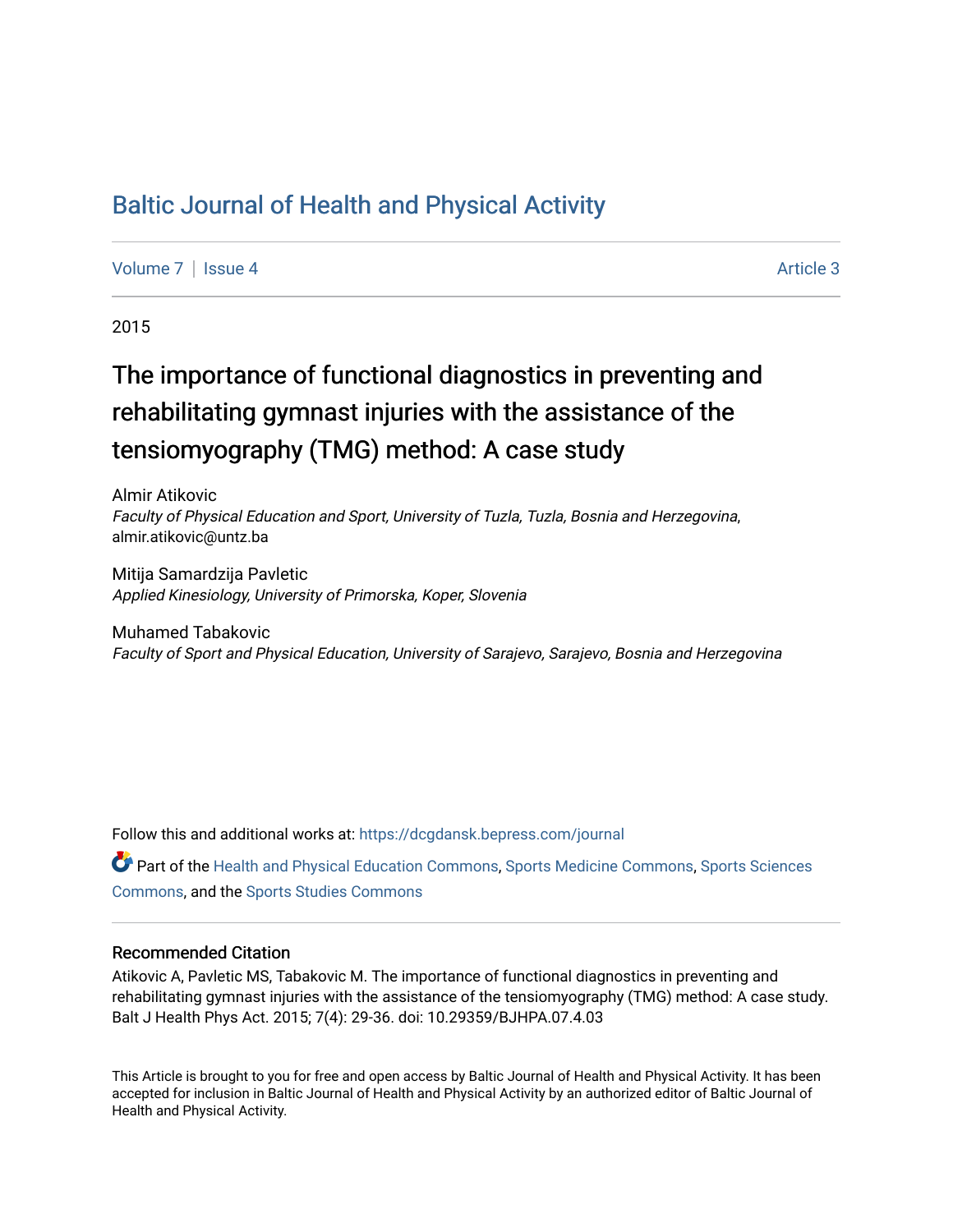**Authors' Contribution:**

- **A** Study Design **B** Data Collection
- **C** Statistical Analysis
- **D** Data Interpretation
- **E** Manuscript Preparation
- **F** Literature Search
- **G** Funds Collection

# **The importance of functional diagnostics in preventing and rehabilitating gymnast injuries with the assistance of the tensiomyography (TMG) method: a case study**

**Almir Atiković<sup>1</sup> ABCDEFG, Mitija Samardžija Pavletić2 ABDEG, Muhamed Tabaković3 ABDEG**

- <sup>1</sup> Faculty of Physical Education and Sport, University of Tuzla, Tuzla, Bosnia and Herzegovina
- 2 Applied Kinesiology, University of Primorska, Koper, Slovenia
- <sup>3</sup> Faculty of Sport and Physical Education, University of Sarajevo, Sarajevo, Bosnia and Herzegovina

| abstract                     |                                                                                                                                                                                                                                                                                                                                                                                                                                                                                                                                                                                                                                                                                                                                                                                                      |
|------------------------------|------------------------------------------------------------------------------------------------------------------------------------------------------------------------------------------------------------------------------------------------------------------------------------------------------------------------------------------------------------------------------------------------------------------------------------------------------------------------------------------------------------------------------------------------------------------------------------------------------------------------------------------------------------------------------------------------------------------------------------------------------------------------------------------------------|
| <b>Background</b>            | The tensiomyography assessment offers information, in the time domain, regarding the<br>following parameters: maximal radial deformation or displacement of the muscle belly,<br>contraction time, reaction time, sustain time and relaxation time. The aim of this study is<br>to provide information about muscle stiffness, the mechanic and contractile properties<br>using the TMG muscles after 4 months rehabilitation process gymnast.                                                                                                                                                                                                                                                                                                                                                       |
| <b>Material/Methods</b>      | Four muscles were chosen on both lateral sides involved in artistic gymnastics performance:<br>biceps femoris, erector spinae, gluteus maximus, rectus femoris. The testing sample in this<br>study was taken from the Croatian Republic's senior representative who won third place<br>2012 and eighth place 2015 in the floor routine at the ECh.                                                                                                                                                                                                                                                                                                                                                                                                                                                  |
| <b>Results</b>               | The testing and measuring took place after the subject injured the lumbar region of the<br>spinal cord and after a four-month prevention exercise program. After the first two stages<br>of measuring, the differences can be found in: BF: -7%; ES: +17%; GM: -8%; RF: +11%.<br>Generally speaking, a dependent t-test did not reveal significant differences in between<br>the first and second measurement point ( $t = 1.941$ , df = 39, P < 0.059).                                                                                                                                                                                                                                                                                                                                             |
| <b>Conclusions</b>           | This approach can be used to investigate top athletes who are in the process of training for<br>muscle recovery as a result of skeletal muscle injury.                                                                                                                                                                                                                                                                                                                                                                                                                                                                                                                                                                                                                                               |
| <b>Key words</b>             | skeletal muscle, contraction time, lateral symmetry, tensiomyography, men's artistic<br>gymnastics, muscle injury                                                                                                                                                                                                                                                                                                                                                                                                                                                                                                                                                                                                                                                                                    |
| article details              |                                                                                                                                                                                                                                                                                                                                                                                                                                                                                                                                                                                                                                                                                                                                                                                                      |
| <b>Article statistics</b>    | Word count: 2,566; Tables: 1; Figures: 1; References: 30<br>Received: October 2015; Accepted: November 2015; Published: December 2015                                                                                                                                                                                                                                                                                                                                                                                                                                                                                                                                                                                                                                                                |
| <b>Full-text PDF:</b>        | http://www.balticsportscience.com                                                                                                                                                                                                                                                                                                                                                                                                                                                                                                                                                                                                                                                                                                                                                                    |
| Copyright                    | © Gdansk University of Physical Education and Sport, Poland                                                                                                                                                                                                                                                                                                                                                                                                                                                                                                                                                                                                                                                                                                                                          |
| Indexation:                  | AGRO, Celdes, CNKI Scholar (China National Knowledge Infrastructure), CNPIEC, De Gruyter - IBR (International<br>Bibliography of Reviews of Scholarly Literature in the Humanities and Social Sciences), De Gruyter - IBZ<br>(International Bibliography of Periodical Literature in the Humanities and Social Sciences), DOAJ, EBSCO - Central<br>& Eastern European Academic Source, EBSCO - SPORTDiscus, EBSCO Discovery Service, Google Scholar, Index<br>Copernicus, J-Gate, Naviga (Softweco, Primo Central (ExLibris), ProQuest - Family Health, ProQuest - Health &<br>Medical Complete, ProQuest - Illustrata: Health Sciences, ProQuest - Nursing & Allied Health Source, Summon<br>(Serials Solutions/ProQuest, TDOne (TDNet), Ulrich's Periodicals Directory/ulrichsweb, WorldCat (OCLC) |
| <b>Funding:</b>              | This research received no specific grant from any funding agency in the public, commercial, or not-for-profit<br>sectors.                                                                                                                                                                                                                                                                                                                                                                                                                                                                                                                                                                                                                                                                            |
| <b>Conflict of interest:</b> | Authors have declared that no competing interest exists.                                                                                                                                                                                                                                                                                                                                                                                                                                                                                                                                                                                                                                                                                                                                             |
| <b>Corresponding author:</b> | Assistant Professor Almir Atiković, Ph.D.; University of Tuzla, Faculty of Physical Education and Sport; 2.<br>Oktobra 1, 75000 Tuzla, Bosnia and Herzegovina; Phone/fax: +387 (0)35 278-536; E-mail: almir.atikovic@untz.ba                                                                                                                                                                                                                                                                                                                                                                                                                                                                                                                                                                         |
| <b>Open Access License:</b>  | This is an open access article distributed under the terms of the Creative Commons Attribution-Non-commercial<br>4.0 International (http://creativecommons.org/licenses/by-nc/4.0/), which permits use, distribution, and<br>reproduction in any medium, provided the original work is properly cited, the use is non-commercial and is<br>otherwise in compliance with the license.                                                                                                                                                                                                                                                                                                                                                                                                                 |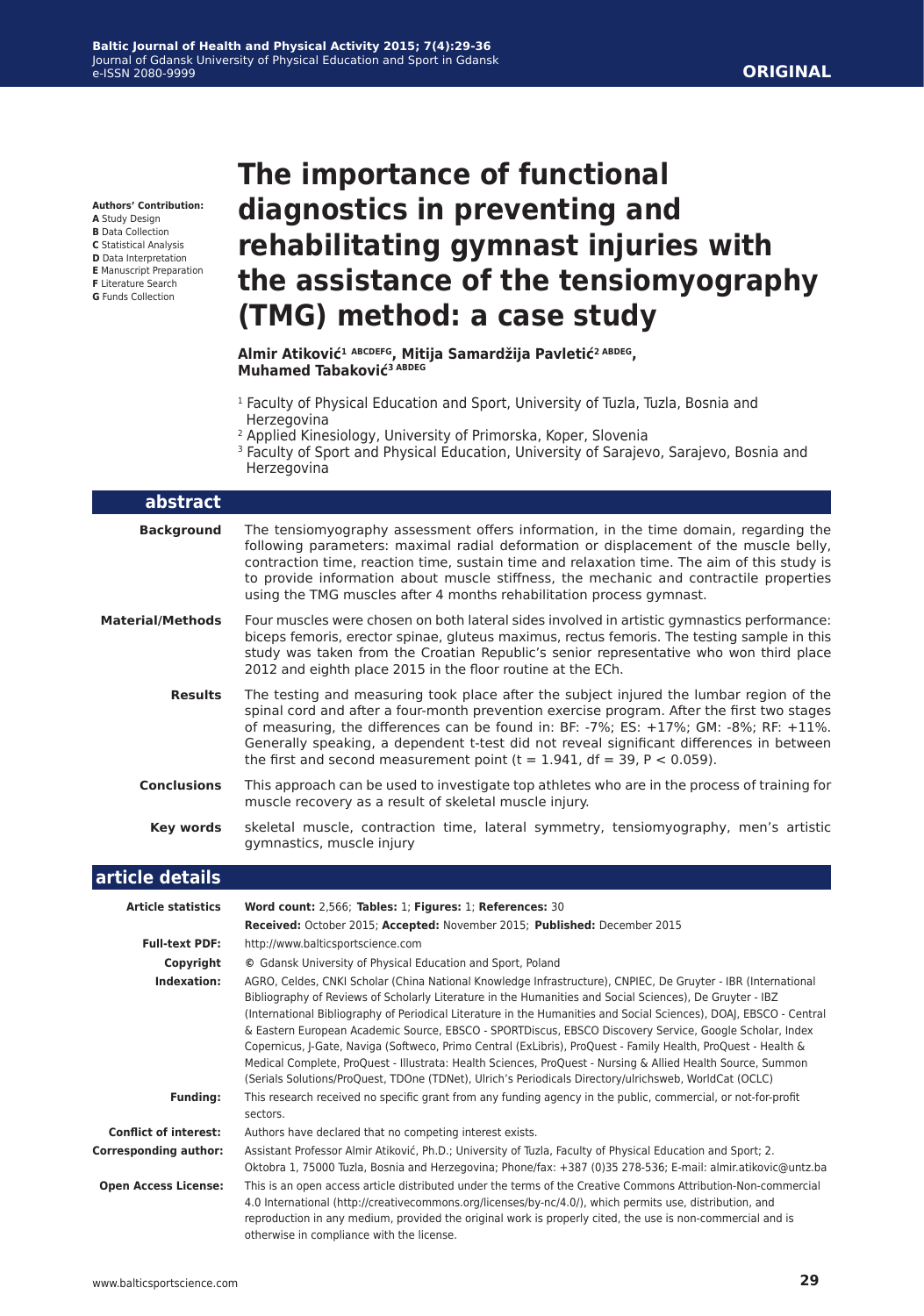## **introduction**

The tensiomyography method, or in short TMG, was invented in 1983 by a group of experts from various fields at the Faculty for Electrical Engineering in Ljubljana (Slovenia), in cooperation with many institutions which were the method's early users and implementers [1]. The method has been improved since then through many prototypes and developed to the stage when commercial application of the method was possible. Although it was initially intended for medical use, the TMG method was also introduced in sports in 1996. The method was introduced by Professor Vojko Valenčič [2] and evaluated with histochemical results  $[3, 4]$ , muscle force and torque  $[5]$  and EMG  $[6]$ . Skeletal muscles' velocity of the contraction is beside muscle force another very important parameter and speaks about the quality of the muscle tissue. As such it is very difficult to detect because of the subjective standardization of the measurement protocol and muscle specifics that could affect the results. To avoid those impediments, a new TMG methodology has been developed and evaluated during the last few years [7].

TMG is a non-invasive method for measuring the contractile properties of skeletal muscles. It requires no effort on the part of the subject being assessed and provides rapid, accurate information, without disrupting the daily working lives of sportsmen and women. It is used to assess muscle contraction characteristics and the contractile capacity of the superficial muscles [8, 9, 10, 11]. TMG measures geometrical changes (radial enlargement) taking place in the muscle belly during isometric contraction in response to an electrical stimulus. The assessment is made using a pressure sensor connected to a high-precision digital displacement transducer placed perpendicular to the muscle belly. The muscle is stimulated with single twitch stimulus (pulse of 1-ms duration) using two self-adhesive electrodes (2–5 cm apart) placed symmetrically to the sensor, in such a way so as not to affect the tendons [12].

The contractile properties of muscles are measured with a digital radial displacement sensor. The sensor converts physical displacement to electric impulses. These are then transported through a cable to a device that adds up the impulses and sends them to a computer with a 1 kHz frequency. The sensor response is linear with negligible noise. The dynamic response of the sensor is also very high, allowing us to distinguish differences in reaction between the fast and the slow muscle fibres. The mechanical sensor components are of the highest quality. The pressure and the resistance of the displacement rod, when placed on the muscle, does not significantly restrain the movement of the muscle.

A special sensor is placed on the muscle we wish to measure – the sensor is designed to register the muscle contraction. The muscle contraction is induced artificially with an electro stimulator, and consequently its middle part (muscle belly) enlarges. With a displacement sensor the radial enlargement of the muscle belly is measured. During measurement, the displacement sensor is pressed to the skin above the measured muscle belly radial to the muscle surface. Measuring results are presented as time/displacement curves. The newly developed report is able to provide an immediate reflection of the results obtained during the test. This report designates: optimal 90-100%, average 80-89% (monitor), and poor (concern) <80% muscle responses and muscle symmetries. In this study we will present just a few possibilities of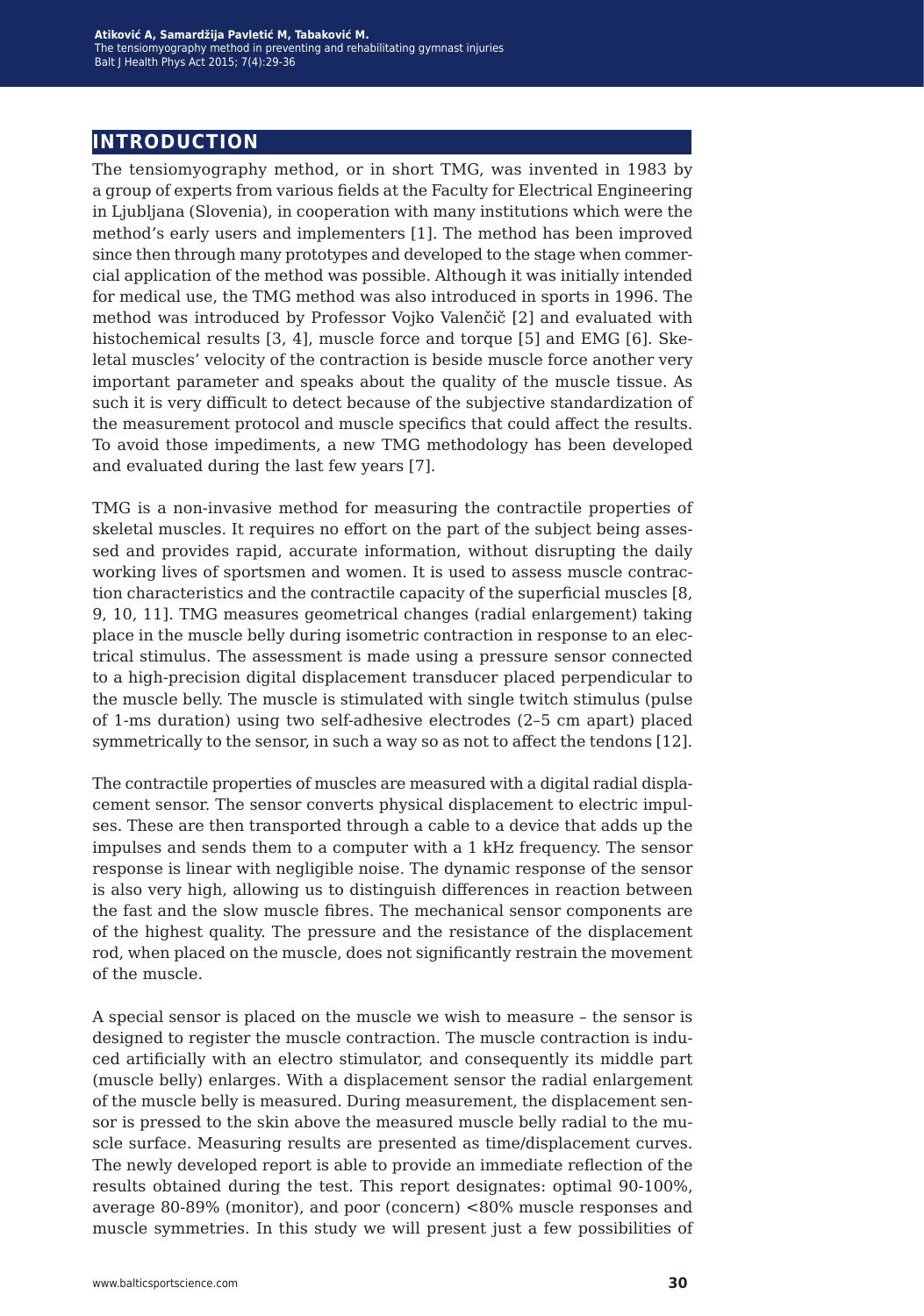the methods' application in men's artistic gymnastics: analyses of lateral and functional symmetry, muscle adaptation to a specific sport or exercise, muscle potentiation and fatigue and muscle recovery from injury. The main aim of this study is to provide information about muscle stiffness, the mechanic and contractile properties of the sceletal muscles using the TMG with high level gymnast from men's artistic gymnastics as well as to demonstrate the usefulness of this method to evaluate the muscles after rehabilitation process.

## **material and methods**

#### **subject**

The testing sample in this survey was taken from the Croatian Republic's senior representative in gymnastics, Andrej Korosteljev, born on December 15th 1996 in Osijek (Croatia). In 2012 in Montpellier in France, he qualified for the finals at the European Juniors Championships and won the third place in the floor routine and the eighth place for seniors three years later in 2015. The subject's morphological characteristics are: body height 172 cm, body weight 63 kg and the body mass index 21.3 kg/m2. In the past six months he has trained on average for 4 hours 5 times a week (twice a day). The mechanism of the lumbar region of spinal cord injury occurred after a bad landing caused by a mat slip during his training. The injury diagnosis was given by a specialist physician after receiving the results of the magnetic resonance imaging (MRI). The injury was followed by a prevention program which lasted from the 6th of June 2014 till the 24th of October 2014. All the measuring and testing was conducted in the Center for Sports Medicine, Ljubljana, Slovenia [ID: 15121995].

The participant of this study was fully informed of the potential risks associated with the study and signed written consent forms previously approved by the Research Ethics Committee of the University of Tuzla in line with the criteria of the Helsinki Declaration for research involving human beings.

#### **electrical stimulation**

Two circular (5 or 3 cm in diameter depending on the muscle belly size), self- -adhesive electrodes (Axelgaard, Pulse) were placed bipolarly on the skin above the muscle belly. The diameter of the electrodes was chosen on the basis of the muscle size to avoid activation of the synergistic muscles or co-activation. Electrodes were placed 5 cm medially and laterally from the measuring point. A single rectangular monophasic pulse of 1 ms duration from an electro-stimulator (TMG-S1, Furlan & Co. ltd.) was delivered to the electrodes, transcutaneously eliciting a twitch muscle contraction.

#### **signal recordings**

The TMG signals were stored on a portable PC. The digital TMG signal was directly sampled with the Matlab Compiler Toolbox using a sampling frequency of 1 kHz. Two maximal responses were stored and averaged for further analyses. The maximal stimulation amplitude was identified as the minimal stimulation amplitude needed for the response with the highest displacement amplitude (Dm) [13].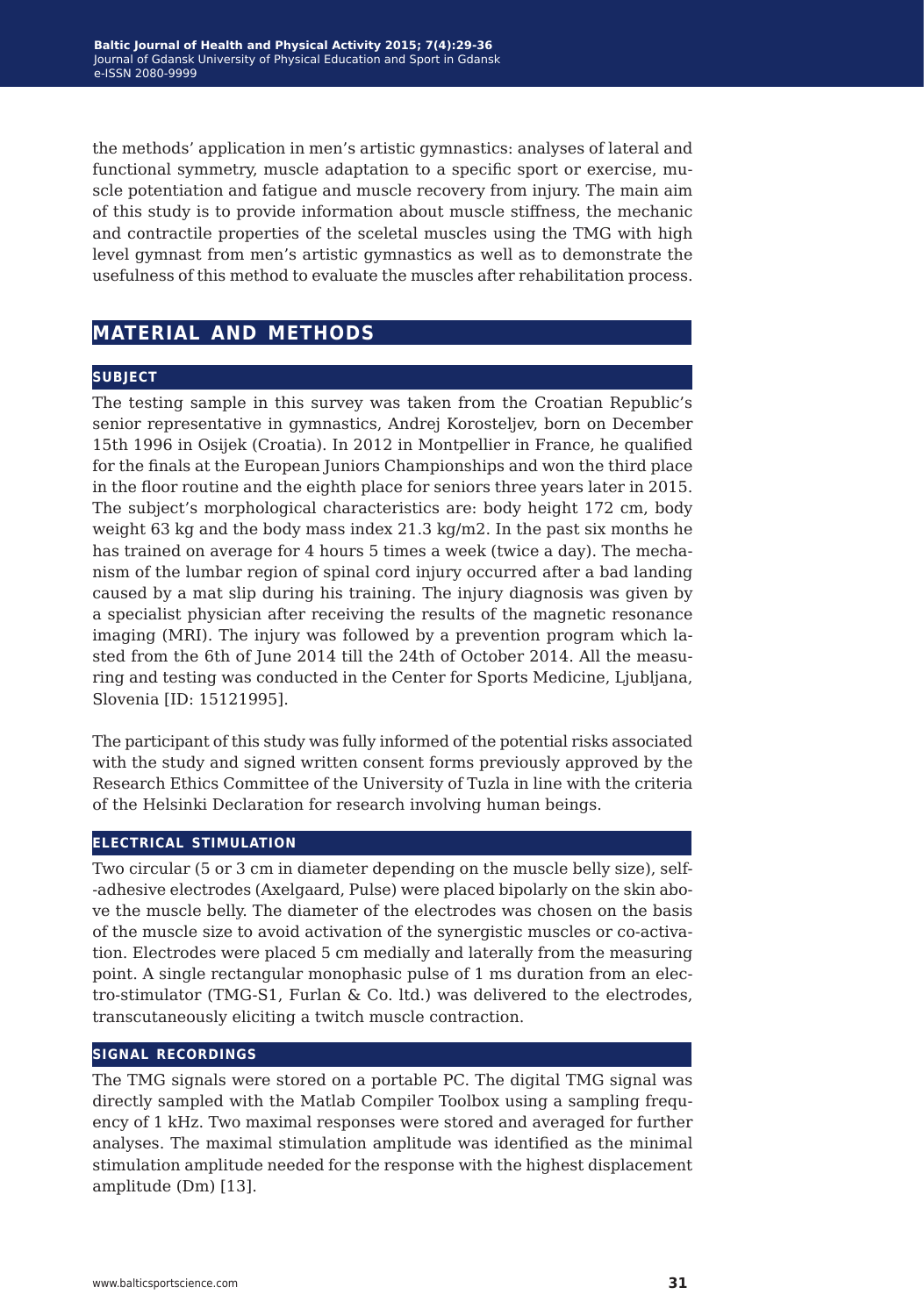Four time parameters as a measure for contractile dynamics were calculated from the response: Delay time (Td) as the time between the electrical impulse and 10% of the contraction; Contraction time (Tc) as the time between 10% and 90% of the contraction; Sustain time (Ts) as the time between 50% of the contraction and 50% of relaxation; Relaxation time (Tr) as the time between 90% and 50% of relaxation. These parameters are used to assess the stiffness of the muscle and its balance in relation to other muscle structures, muscle chains (flexion-extension) and extremities (right and left) [2].

#### **measured muscles**

Four muscles were chosen on both lateral sides involved in artistic gymnastics performance: Biceps Femoris (BF), Erector Spinae (ES), Gluteus Maximus (GM), Rectus Femoris (RM).

#### **statistical analysis**

SPSS 21.0 was used for statistical analysis, which included descriptive statistics (means and standard deviations), correlational analyses, t-tests. Paired t-test was performed to determine whether there were any significant differences after the recovery program. The significant level was defined as  $(P < 0.05)$ .

## **results**

General Biceps Femoris (BF) muscle LS is very high, 95%. General Erector Spinae (ES) muscle LS is slightly lower than recommended, 76%. LS of the contraction time is significantly lower than recommended. The muscle on the right side is slower. We recommend activation exercises for the right side. General Gluteus Maximus (GT) muscle LS is very high, 92%. The muscle is slightly faster than the reference value. General Rectus Femoris (RF) muscle LS is slightly lower than recommended, 79%. LS of maximal displacement is significantly lower than recommended. It is lower on the left side. The muscle is significantly faster than the reference value. We recommend strength exercises for both sides. The relatively good bilateral symmetry in delay times (Td) between muscles indicates that neural transmission to the muscles is not compromised by the disc protrusion. Bilateral symmetry in the rectus femoris is low; the left rectus femoris is slower/weaker. Bilateral symmetry in the erector spinae is also low; here there could be 2 scenarios. First: The right erector spinae is slow/weak, which - combined with the weak/slow left RF - could be the origin of the low back pain problems. In this case the pelvis would be rotated to the right in the transverse plane during dynamic movements. Second: An alternative scenario is that the left erector spinae is tightened (low Dm and low Tc) because of pain/herniation to the left. In our opinion we believe the first scenario is the most likely. We can conclude that there is a no statistically significant difference between the mean in the first and the second measurement point  $(t=1.941, df=39, P < 0.059)$ .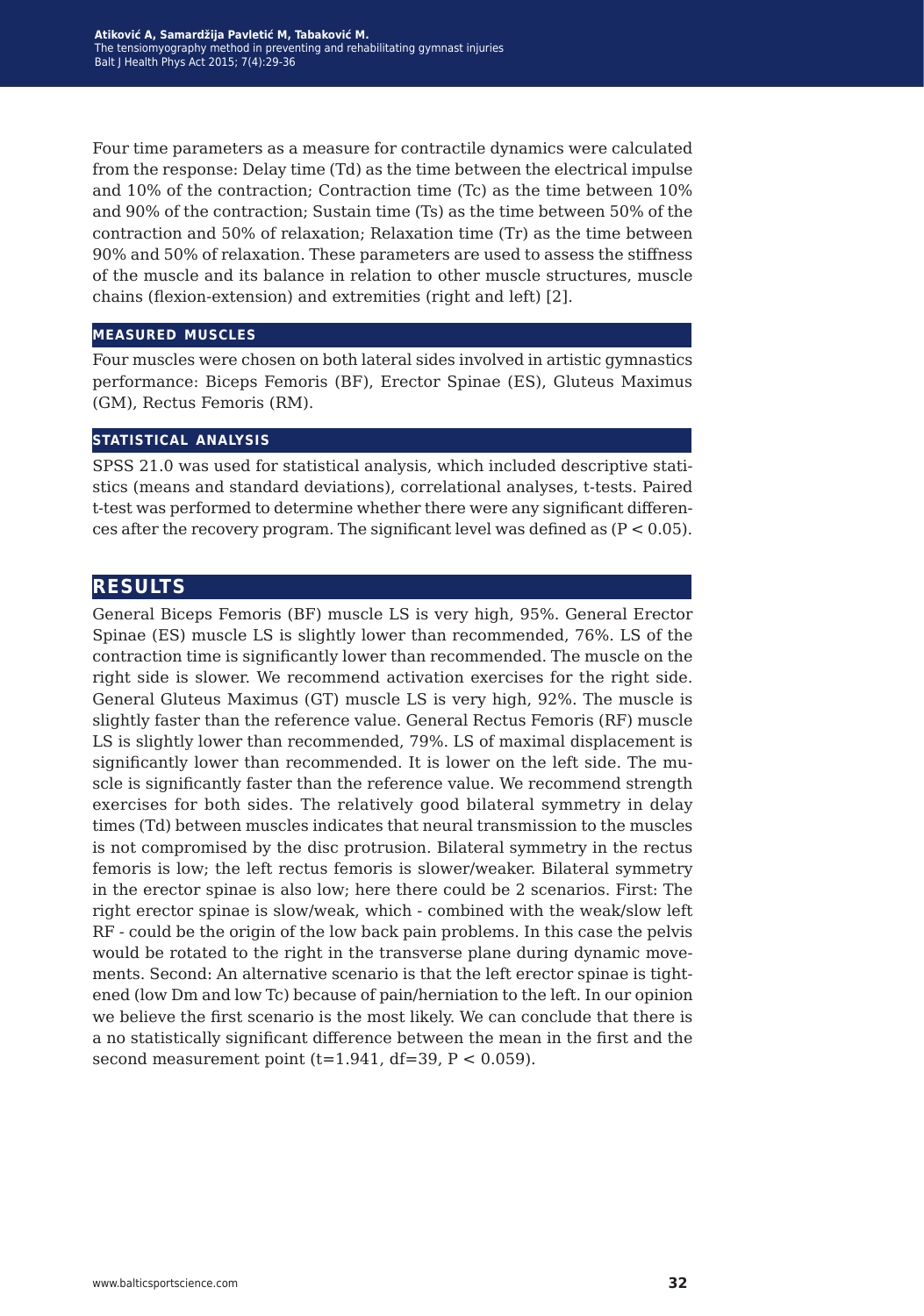| Parameters    | DM             | Muscle/Side |        |       | Muscle/Side |       |       |           | Muscle/Side | Muscle/Side |           |       |       |
|---------------|----------------|-------------|--------|-------|-------------|-------|-------|-----------|-------------|-------------|-----------|-------|-------|
|               |                | <b>BF</b>   |        | $R-L$ | <b>ES</b>   |       | $R-L$ | <b>GM</b> |             | $R-L$       | <b>RF</b> |       | $R-L$ |
|               |                | Right       | Left   | $\%$  | Right       | Left  | $\%$  | Right     | $\%$        | $\%$        | Right     | Left  | $\%$  |
| $Tc$ [ms]     | 1              | 29.78       | 30.61  | 2.1   | 18.58       | 15.03 | 19.10 | 40.91     | 37.46       | 8.43        | 19.79     | 21.62 | 8.51  |
|               | 2              | 24.35       | 28.30  | 13.95 | 15.84       | 15.49 | 2.20  | 34.15     | 39.97       | 14.56       | 18.24     | 19.86 | 8.15  |
| $Ts$ [ms]     | 1              | 218.00      | 185.65 | 14.83 | 169.99      | 52.97 | 68.83 | 79.02     | 65.45       | 17.17       | 188.66    | 59.33 | 68.55 |
|               | 2              | 233.10      | 224.62 | 3.63  | 89.00       | 49.46 | 44.42 | 91.26     | 169.41      | 46.13       | 30.04     | 41.28 | 27.22 |
| Tr[ms]        | 1              | 69.38       | 52.00  | 25.0  | 147.40      | 33.26 | 77.43 | 32.44     | 25.14       | 22.50       | 166.15    | 32.03 | 80.72 |
|               | 2              | 87.28       | 55.73  | 36.14 | 71.33       | 32.44 | 54.52 | 50.31     | 127.05      | 60.40       | 10.84     | 18.56 | 41.59 |
| $Dm$ [ $mm$ ] | 1              | 8.03        | 8.74   | 8.12  | 4.98        | 3.90  | 21.68 | 9.83      | 9.86        | 0.30        | 7.64      | 4.21  | 44.89 |
|               | $\overline{2}$ | 9.63        | 8.34   | 13.39 | 7.45        | 6.99  | 6.17  | 14.74     | 14.58       | 1.08        | 6.98      | 6.09  | 12.75 |
| $Td$ [ms]     | 1              | 24.35       | 25.53  | 4.62  | 21.95       | 18.09 | 17.58 | 52.47     | 47.13       | 10.17       | 22.14     | 21.37 | 3.47  |
|               | $\overline{2}$ | 24.33       | 23.31  | 4.19  | 19.41       | 19.51 | 0.51  | 47.05     | 36.47       | 22.48       | 21.42     | 21.75 | 1.51  |
| Sim [%]       | 1              | 95          |        |       | 76          |       |       | 92        |             | 79          |           |       |       |
|               | $\overline{2}$ | 88          |        |       | 93          |       |       | 84        |             | 90          |           |       |       |

Table 1. Statistical parameters TMG for Tc, Ts, Tr, Dm, Sim – Lateral Symmetry

Legend: (DM) Date of first measurement 06.06.2014; second measurement 24.10.2014.



#### 1st measurment

Legend: ms - time in milliseconds; mm - displacement in mm

Fig. 1. Erector Spinae (ES) at the 1st and the 2nd measurement – the right and the left side comparison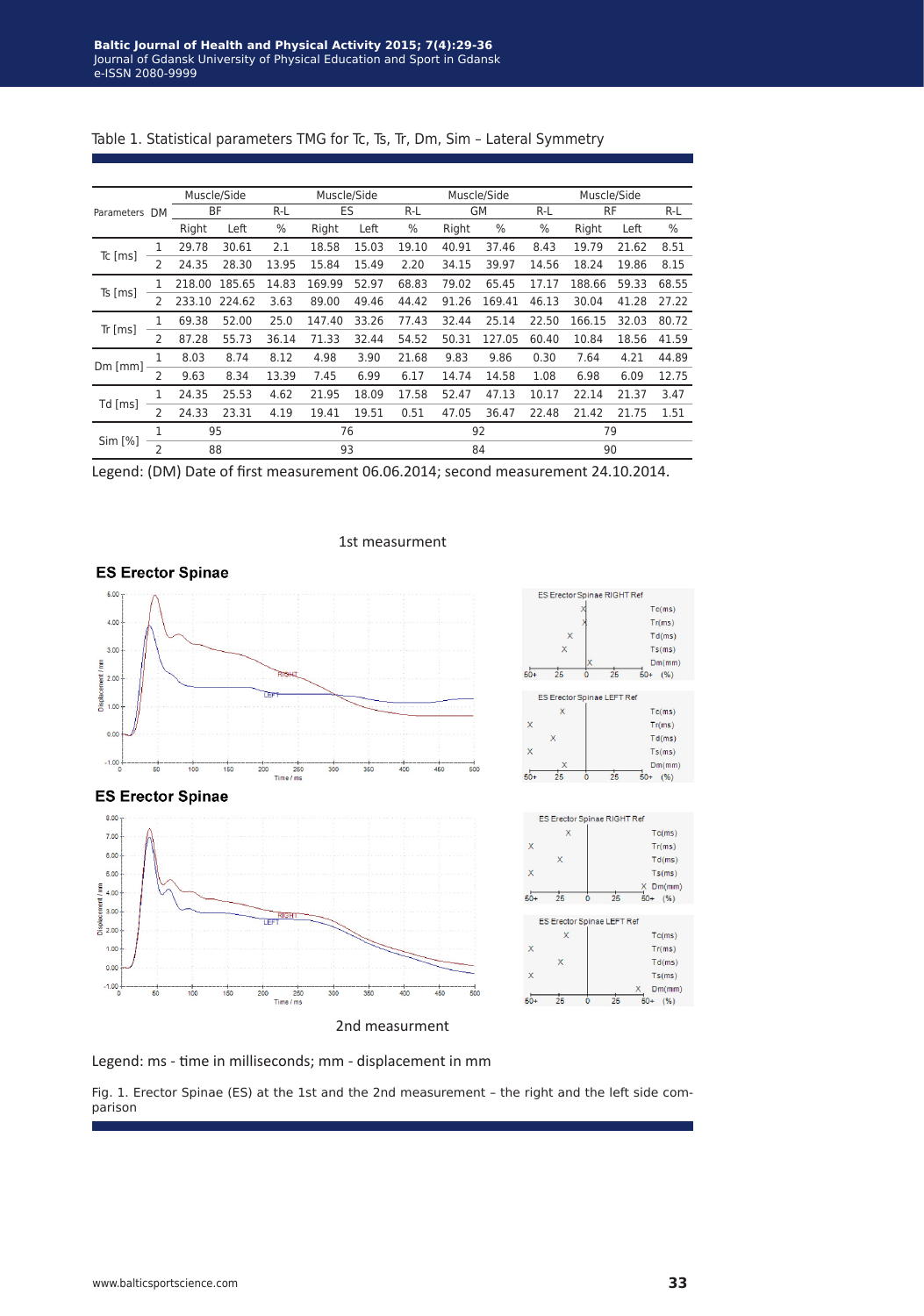## **discussion**

The main aim of this study is to provide information about muscle stiffness, the mechanic and contractile properties of the sceletal muscles using the TMG with high level gymnast from men's artistic gymnastics as well as to demonstrate the usefulness of this method to evaluate the muscles after rehabilitation process.

From a general point of view the picture is much better. The parameters which were weak in the first measurement ES and GM testing have increased and improved their values. In addition, other muscles have also improved their contraction time which is now faster than it was after the first measuring. Measuring has also shown improvement during the period between two measurements. The improvement itself is visible in the stabilization of parameters which can affect the appearance of the injury. The risk is now satisfactory and significantly decreased. The TMG method can be used as a further contribution to optimizing the process of rehabilitation and physical recovery of athletes with muscle injuries. When athletes get injured, they, the team, the coach, and the organization, all suffer. TMG assessments could be useful in identifying and selecting young athletes. A simple methodology is an important factor for the feasibility of the method. In addition, it is objective, non- -invasive, rapid and selective, and can give repetitive information.

In the available publications, many authors describe skeletal muscles. Zagorc et al. [13] made a comparison of contractile parameters among twelve skeletal muscles of inter-dance couples. From the sample of 8 top dancers in Slovenia (average age:  $19.1 \pm 3.6$  years). Tc is for BF R:  $34.2 \pm 7.7$ , L:  $34.3 \pm 9.1$ , ES R: 18.3 ±2.2, L: 17.5 ±2.2, GM R: 23.5 ±2.5, L: 23.2 ±1.6, RM R: 32.9 ±5.8, L:  $35.5 \pm 6.5$ . García-García's study [14], the sample was composed of ten professional road cyclists (age 27.5  $\pm$ 5.5 years old; height 178.2  $\pm$ 7.8 cm; body mass  $65.6 \pm 5.4$  kg) who had planned the "Vuelta a España" as the main competition of the season. Tc for RF:  $45.9 \pm 16.2$  and BF:  $28.2 \pm 5.2$ . Samardžija Pavletić et al. [15] focused on the contractility comparison between 10 sample muscles of  $(n = 26)$  Slovenian gymnasts. The tests showed similar results in three muscles BF: 25.0  $\pm$ 9.0; ES: 14.8  $\pm$ 1.7; RF: 21.1  $\pm$ 3.2. According to internet source and results of Spanish football club Rayo Vallecano, [16] based on a case study of 1 top male football player who plays center position (age: 18 years, height 172 cm, weight 68 kg) for the junior team Rayo Vallecano in Spain, a comparison of contractile parameters was made among four skeletal muscles. Tc for BF R: 22.19, L: 22.11, Sim (94%), RF R: 20.38, L: 22.85, Sim (80%). In a study on athletes in sprint discipline [17] (age: men 25 years, height 173 cm, weight 79 kg). Tc for BF R: 19.65, L: 27.37, Sim (76%), ES R: 11.81, L: 12.51, Sim (93%), GM R: 27.73, L: 27.35, Sim (97%), RM R: 22.75, L: 24.41, Sim (89%). In Loturco et al. study [18] on forty-one high-level track and field athletes from power ( $n = 22$ ; age 27.2  $\pm 3.6$  years; height 180.2  $\pm$ 5.4 cm; weight 79.4  $\pm$ 8.6 kg) and endurance events (endurance runners and triathletes;  $n = 19$ ; age 27.1  $\pm 6.9$  years; height 169.6  $\pm 9.8$  cm; weight 62.2  $\pm$ 13.1 kg) had the mechanical properties of their rectus femoris (RF) and biceps femoris (BF) assessed by TMG. Tc BF =  $14.3 \pm 2.3$  vs.  $19.4 \pm 3.3$  ms, Tc  $RF = 18.3 \pm 2.8$  vs. 22.9  $\pm 4.0$  ms.

Floor exercies in men's artistic gymnastics is one of the most technically complex and the most difficult events, requiring a gymnast to have adequate physical fitness skeletal muscle of the lower extremities and low back. Most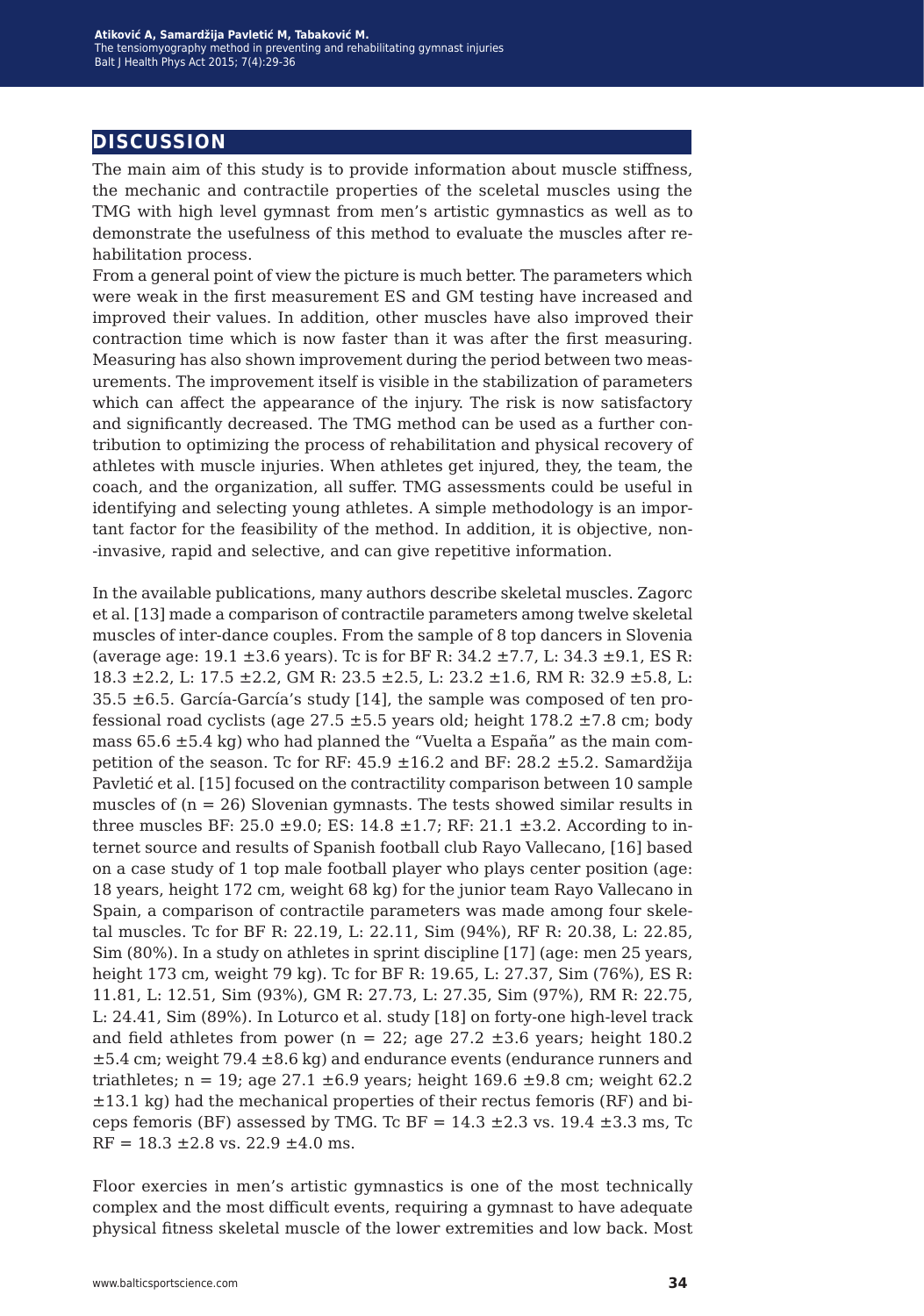injuries in artistic gymnastics are related to floor landing [19, 20, 21, 22, 23, 24, 25]. This phase not only affects the gymnast's final rank during competition [26], but also entails a high risk of injury, mainly due to the high impact magnitudes of 14 to 18 body weight applied to one leg [19], and to the mat's instability [27, 28]. Landing imposes forces on the body that must be absorbed primarily by the musculoskeletal components of the lower extremities. If the loads become too great for the body to accommodate, a potential injury situation arises [29, 30]. Designing programs with exercises for prevention and good landing in gymnastics, separated from the whole routine, would help to decrease impact forces during landing and reduce the possibility of injury.

### **conclusion**

TMG results can help the coach to establish the future training load and this is very important for prevent muscle injuries. Coaches should monitor such muscle adaptation more often at different training or competition periods during the year. All of these facts suggest that organised and strict work should be undertaken to maintain health, reduce the risk of injuries and ensure proper body development in artistic gymnastics.

Limitation of this study is that the sample size was small and other limitation is this relatively new method of testing skeletal muscle and for now there is no large number of studies for comparison with other similar studies. We believe that this TMG method, after traning program of rehabilitation can be a useful device for muscle mechanic diagnostics.

#### **references**

- [1] Dias P, Fort J, Marinho D, Santos A, Marques M. Tensiomyography in physical rehabilitation of high level athletes. The Open Sports Sciences Journal. 2010;3:47-48.
- [2] Valenčič V. Direct measurement of the skeletal muscle tonus. In: Popovic D, editor. Advances in External Control of Human Extremities. Beograd: Nauka; 1990.
- [3] Dahmane R, Knez N, Valenčić V, Erzen I. Tensiomyography, a non-invasive method reflecting the percentage of slow muscle fiber in human skeletal muscles. In: Book of Abstract: Life Sciencies September 28th to October 1st 2000, Gozd Martuljek Slovenia; 2000, 29.
- [4] Dahmane R, Valenčić V, Knez N, Er en I. Evaluation of the ability to make non-invasive estimation of muscle contractile properties on the basis of the muscle belly response. Med Biol Eng Comput. 2000;38:51-55.
- [5] Šimunič B. Modelling of longitudinal and transversal skeletal muscle belly deformation. Doctor Thesis. Ljubljana: Faculty of Electrical Engineering; 2003.
- [6] Kerševan K. Comparison of biomechanical and myoelectrical biceps brachii response in men. Master Thesis. Ljubljana Faculty of Electrical Engineering; 2002.
- [7] Šimunič B, Rozman S, Pišot R. Detecting the velocity of the muscle contraction. In: Proceedings Book of 3rd International Scientific Conference "New Technologies in Sports – NTS". Sarajevo; 2005.
- [8] Valenčić V, Knez N. Measuring of the skeletal muscles dynamic properties. Artific Org. 1997;21:240- 242.
- [9] Valenčić V, Djordjević S, Knez N, et al. Contractile properties of skeletal muscles detection by tensiomiographic measurement method. In: 2000 Pre-Olympic Congress, Abstract 507. Brisbane, Australia; 2000.
- [10] Valenčić V, Knez N, Šimunič B. Tensiomyography: detection of skeletal muscle response by means of radial muscle belly displacement. Biomedical Engineering. 2001;1:1-10.
- [11] Dahmane R, Djordjević S, Smerdu V. Adaptive potential of human biceps femoris muscle demonstrated by histochemical, immunohistochemical and mechanomyographical methods. Med Biol Eng Comput. 2006;44(11):999-1006.
- [12] Rodríguez-Matoso D, Rodríguez-Ruiz D, Sarmiento S, Vaamonde D, Da Silva-Grigoletto ME, García- -Manso JM. Reproducibility of muscle response measurements using tensiomyography in a range of positions. Revista Andaluza de Medicina del Deporte (Centro Andaluz de Medicina del Deporte Sevilla, España). 2010;3(3):81-86.